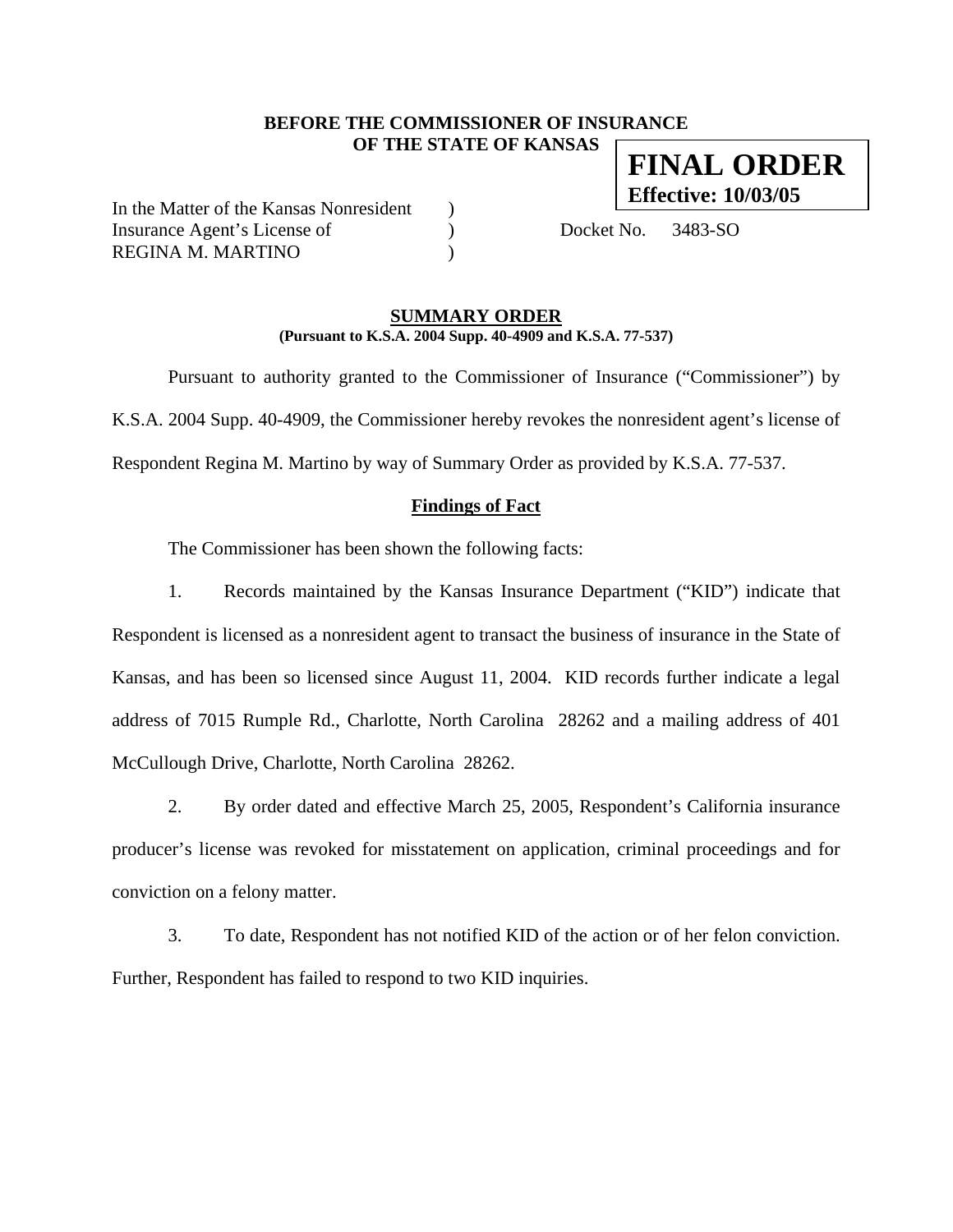#### **Applicable Law**

4. K.S.A. 2004 Supp. 40-4909(a) provides, in relevant part:

"The commissioner may deny, suspend, revoke or refuse renewal of any license issued under this act if the commissioner finds that the applicant or license holder has . . . (2) Violated (A) Any provision of chapter 40 of the Kansas Statutes Annotates, and amendments thereto, or any rule and regulation promulgated thereunder . . [or](9) Had an insurance agent license, or its equivalent, denied, suspended or revoked in any other state, district or territory. . . ." K.S.A. 2004 Supp. 40-4909(a).

5. Administrative regulations require that a person licensed in this state as an insurance agent shall, within 30 days of the occurrence, report enumerated events to the Commissioner. Among these events is disciplinary action against the agent's license by the insurance regulatory official of any other state or territory. K.A.R. § 40-7-9.

6. The Commissioner may revoke any license issued under the Insurance Agents Licensing Act if the Commissioner finds that the insurable interests of the public are not properly served under such license. K.S.A. 2004 Supp. 40-4909(b).

#### **Conclusions of Law**

7. The Commissioner has jurisdiction over Respondent as well as the subject matter of this proceeding, and such proceeding is held in the public interest.

8. The Commissioner concludes that Respondent's Kansas license may be revoked solely because Respondent has had an agent's license or its equivalent revoked in another state.

9. The Commissioner also concludes that Respondent's license may be revoked because Respondent has violated the regulation requiring an agent to report a disciplinary action taken by another regulatory authority against a professional license.

10. Accordingly, the Commissioner concludes that sufficient grounds exist for the revocation of the insurance agent's license of Regina M. Martino pursuant to K.S.A. 2004 Supp. 40-4909(a).

2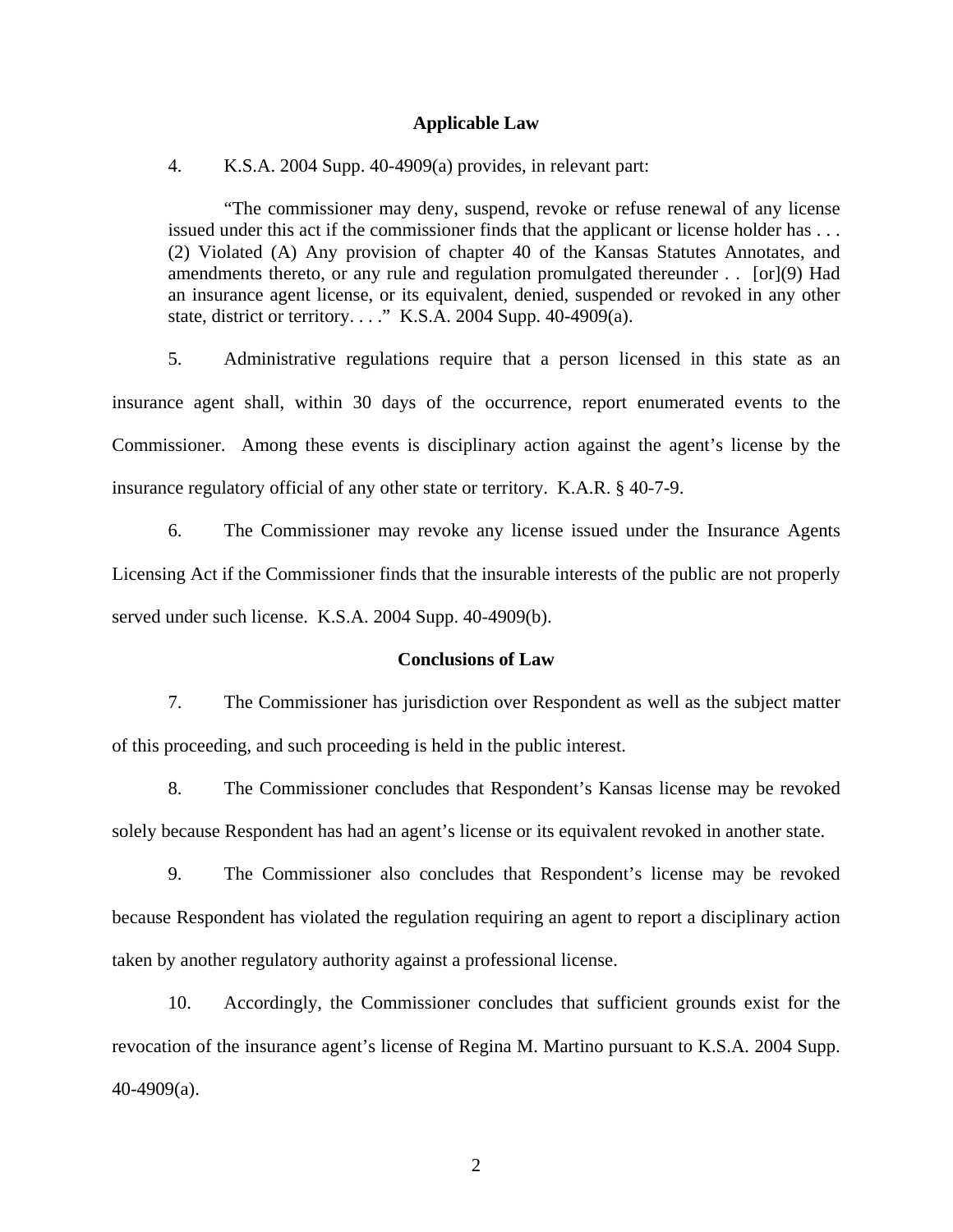11. In addition, the Commissioner finds that the insurance agent's license of Regina M. Martino should be revoked without delay for the protection of the insurable interests of the public pursuant to K.S.A. 2004 Supp. 40-4909(b).

12. Based on the facts and circumstances set forth herein, it appears that the use of summary proceedings in this matter is appropriate, in accordance with the provisions set forth in K.S.A. 77-537(a), in that the use of summary proceedings does not violate any provision of the law and the protection of the public interest does not require the KID to give notice and opportunity to participate to persons other than Regina M. Martino.

**IT IS THEREFORE ORDERED BY THE COMMISSIONER OF INSURANCE THAT** the Kansas nonresident insurance agent's license of Regina M. Martino is hereby **REVOKED**.

# **IT IS SO ORDERED THIS \_15th\_ DAY OF SEPTEMBER 2005, IN THE CITY OF TOPEKA, COUNTY OF SHAWNEE, STATE OF KANSAS.**



 \_/s/ Sandy Praeger\_\_\_\_\_\_\_\_\_\_\_\_\_\_\_\_\_\_ Sandy Praeger Commissioner of Insurance

 $/s/$  John W. Campbell John W. Campbell

**NOTICE: In the event the Petitioner files a petition for judicial review, the agency officer designated pursuant to K.S.A. 77-613(e) to receive service of a petition for judicial review on behalf of the KID is John W. Campbell, General Counsel, Kansas Insurance Department, 420 S.W. 9th St., Topeka, KS 66612-1678.**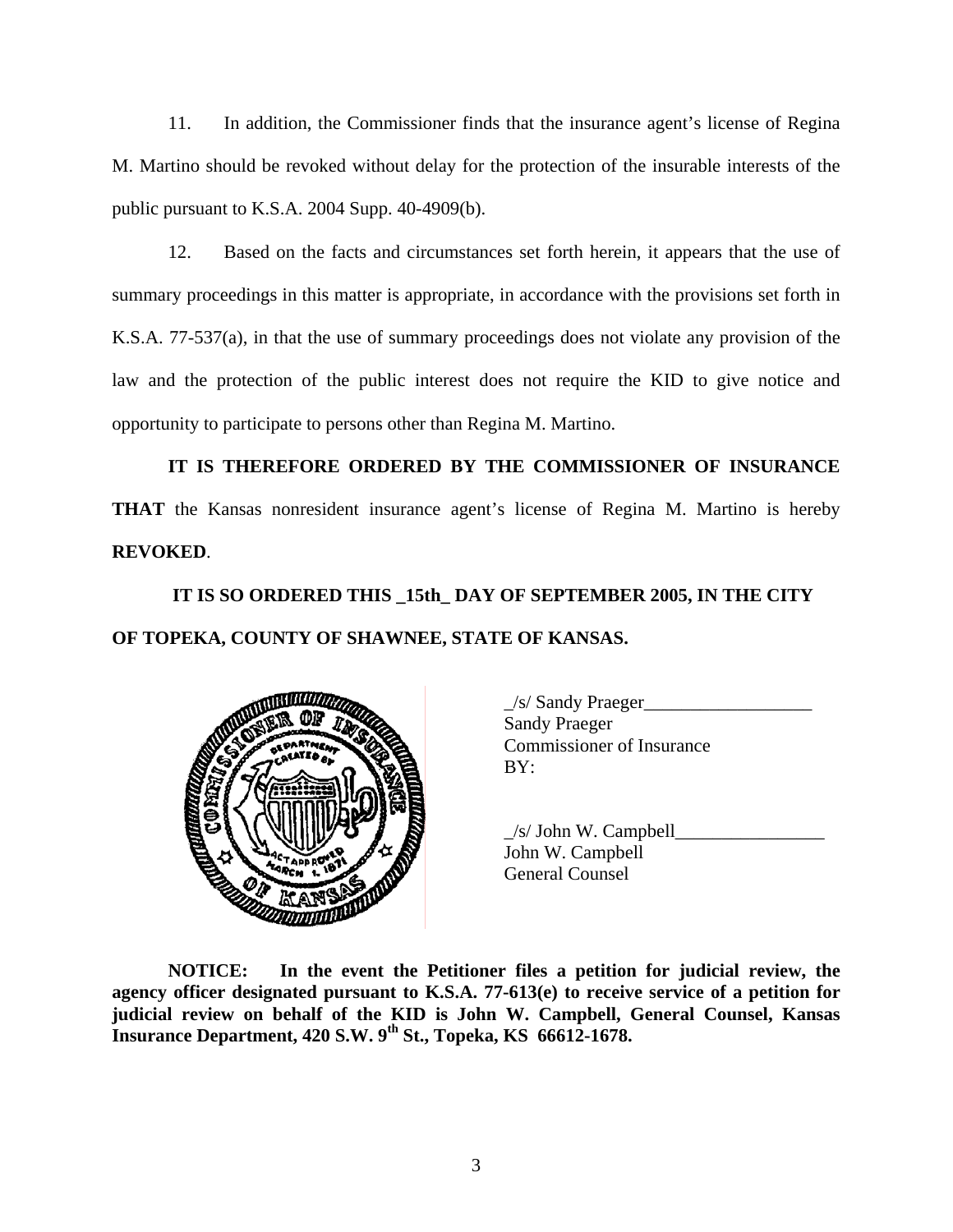# **Certificate of Service**

 The undersigned hereby certifies that she served a true and correct copy of the above and foregoing **Notice** and **Summary Order** on this \_15th\_ day of September 2005, by causing the same to be deposited in the United States Mail, first class postage prepaid, addressed to the following:

 Regina M. Martino 401 McCullough Drive Charlotte, NC 28262

> $\angle$ s/ Shelley J. Diehl $\angle$ Shelley J. Diehl